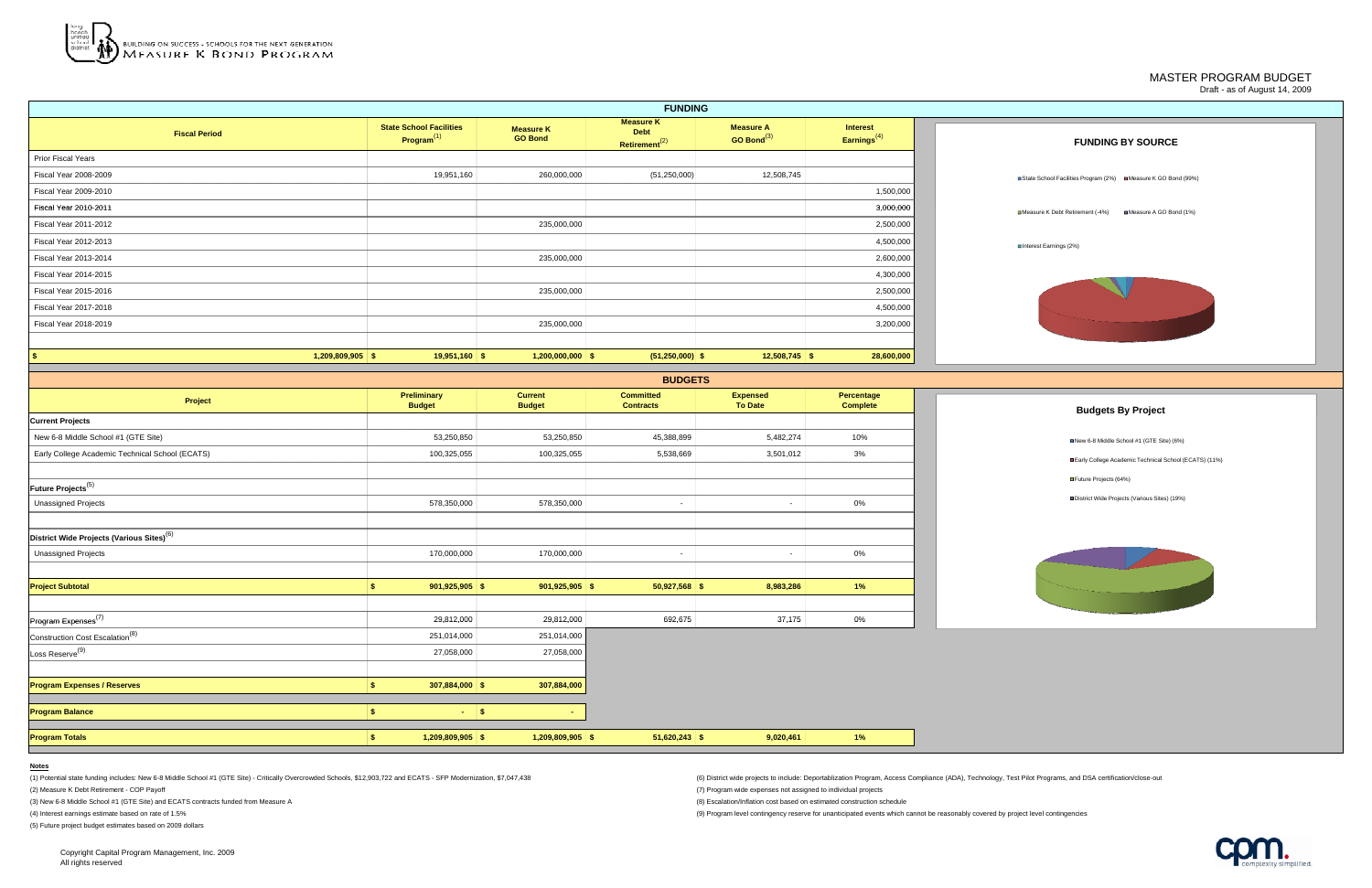

## MASTER PROGRAM BUDGET - PROGRAM BALANCEDraft - as of August 14, 2009

Date I Amount I To/From -Balance: \$ \$ Program Balance Reason